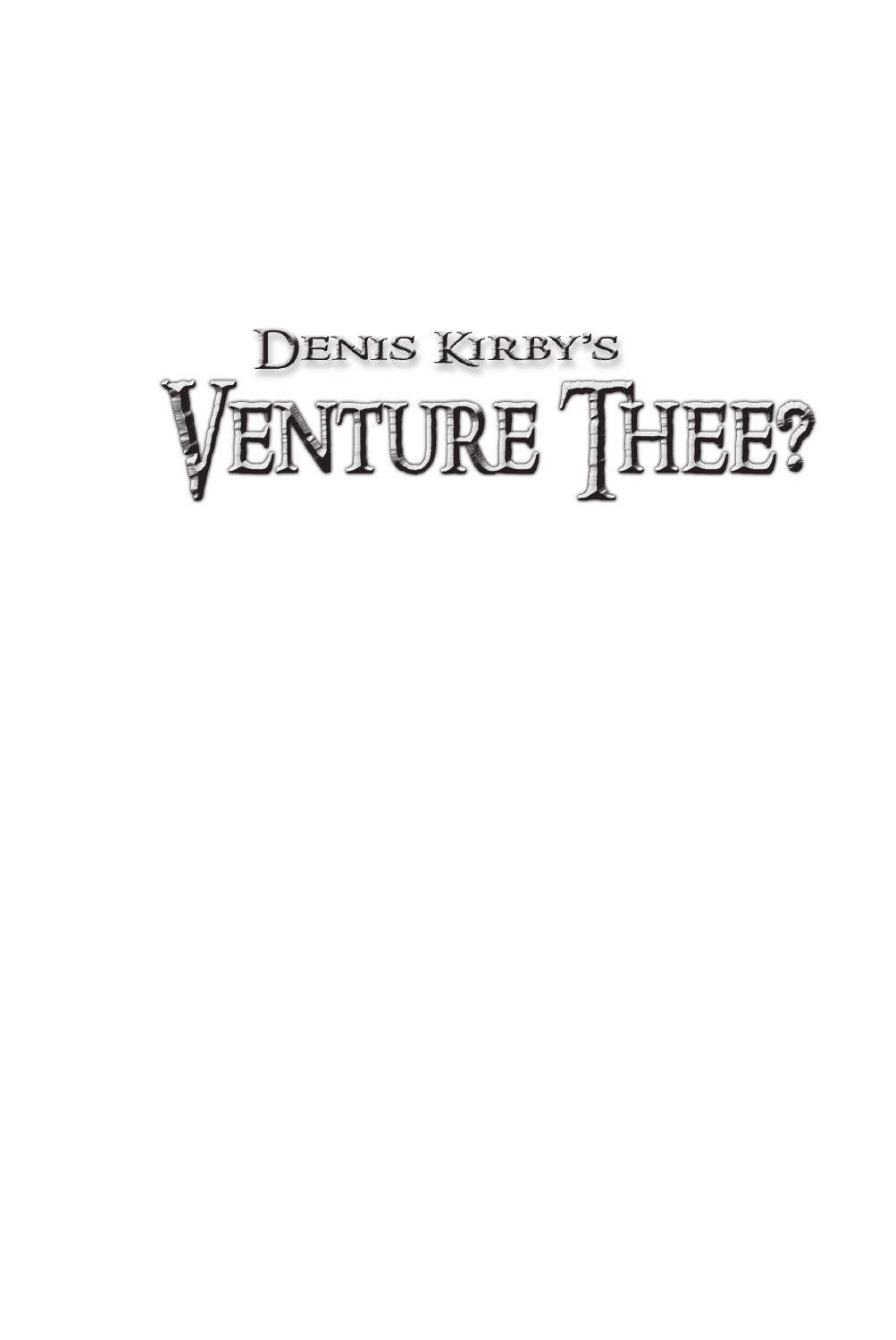*The Author*

Denis Kirby is an Australian writer who has picked up the pen later in life. This is his first novel. He is working on the next two, *Master of the Fletching* and *A Plait of Tales*. His main ambition is to share his thoughts, characters and some situations drawn from his own experiences, mixed with imagination, with readers to then bring some enjoyment and perhaps relief from the hum-drum and strife that life throws at us.

Perhaps this is best said with his words 'This book is but a window, a wonderful window with a wonderful view of another time and place, its characters and events. Come with me now, relax, watch and enjoy.'

Published by Denis Kirby ©2012

Printed by Digital Print Australia, Adelaide, South Australia. www.digitalprintaustralia.com.au

Additional copies of this book can be ordered at: http://www.digitalprintaustralia.com/bookstore/fiction/childrens/venture-thee.html

No part of this publication may be produced (except brief extracts for the purpose of review), stored in a retrieval system in any form or by any means, electronic, mechanical, photocopying, recording or otherwise, without the prior written permission of the publisher.

National Library of Australia Cataloguing-in-Publication entry

Author: Kirby, Denis. Title: Venture thee? / Denis Kirby. ISBN: 9780987242204 (pbk.) Dewey Number: A823.4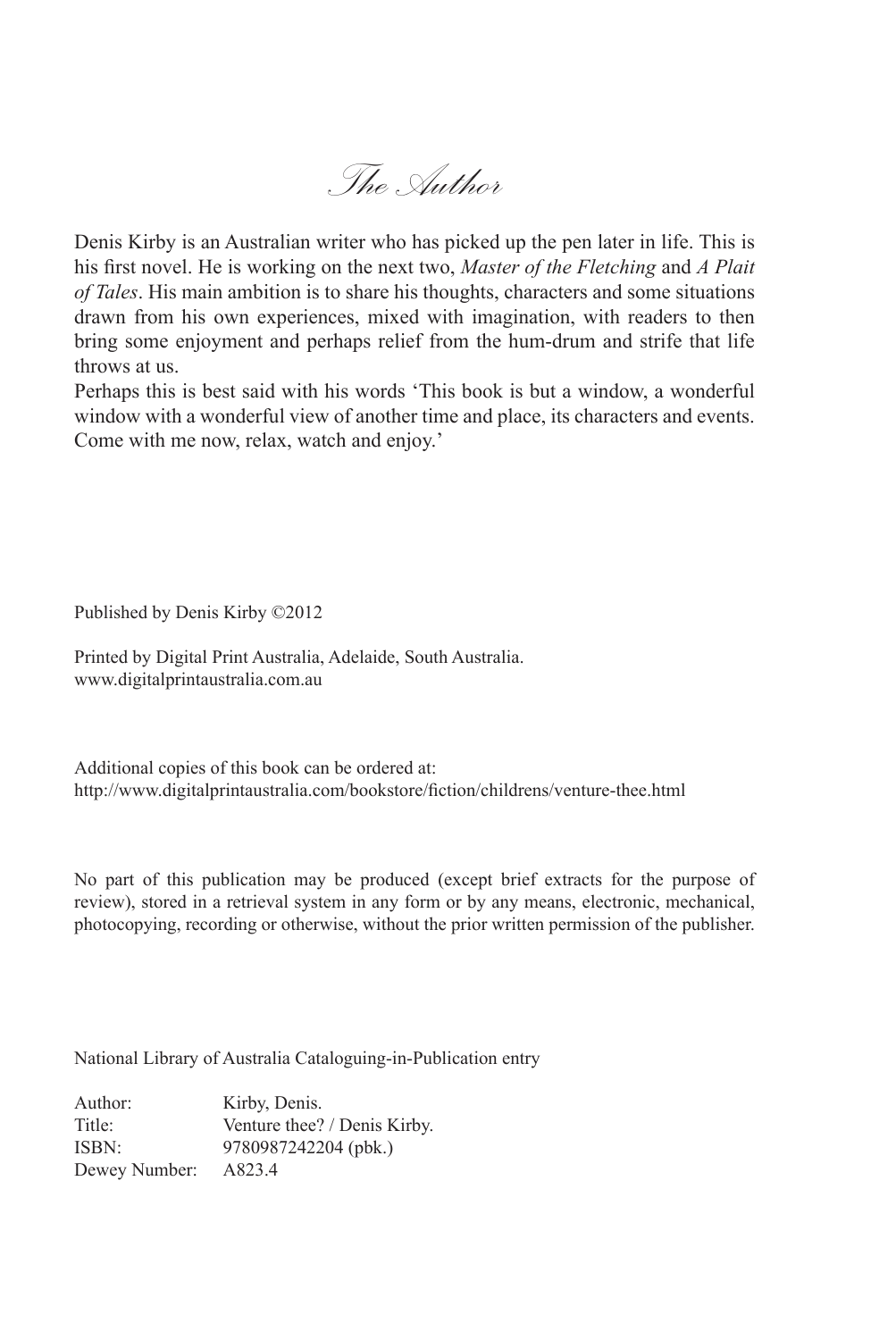## **Venture Thee?**

The old utility lay on its side, engine stopped, and uppermost front wheel still spinning. One dislodged spotlight was illuminating the top of some track-side trees.

A dazed Lindsay looked up….into the drooling jaws of a huge, rabid animal. Its teeth were tearing at the protective steel mesh in a frenzy to get at him. The mesh was coming loose……

…But we must go back, for this tale begins some 9000 miles distant in another country.

Adam Kirby was hanging on the end of a sun-heated crowbar, digging for opals at Lightning Ridge, Australia, when told of his inheritance. It was a country property in Ireland with an old, neglected mansion left to him by a grandfather he never knew existed. It was a gift out of the blue and should have been good news.

It did not turn out that way.

There was something strange about the old house; a theme of mystery seemed to hang over this place, a pervasion of some strange influence.

The mansion held treasures, waiting to be discovered, but there were guardians that lurked….there …and thereabouts.

Determined to settle in this new country, Adam and his newly found love, together with Irish friends, must overcome the perilous challenges that arise if they are to survive and build their future.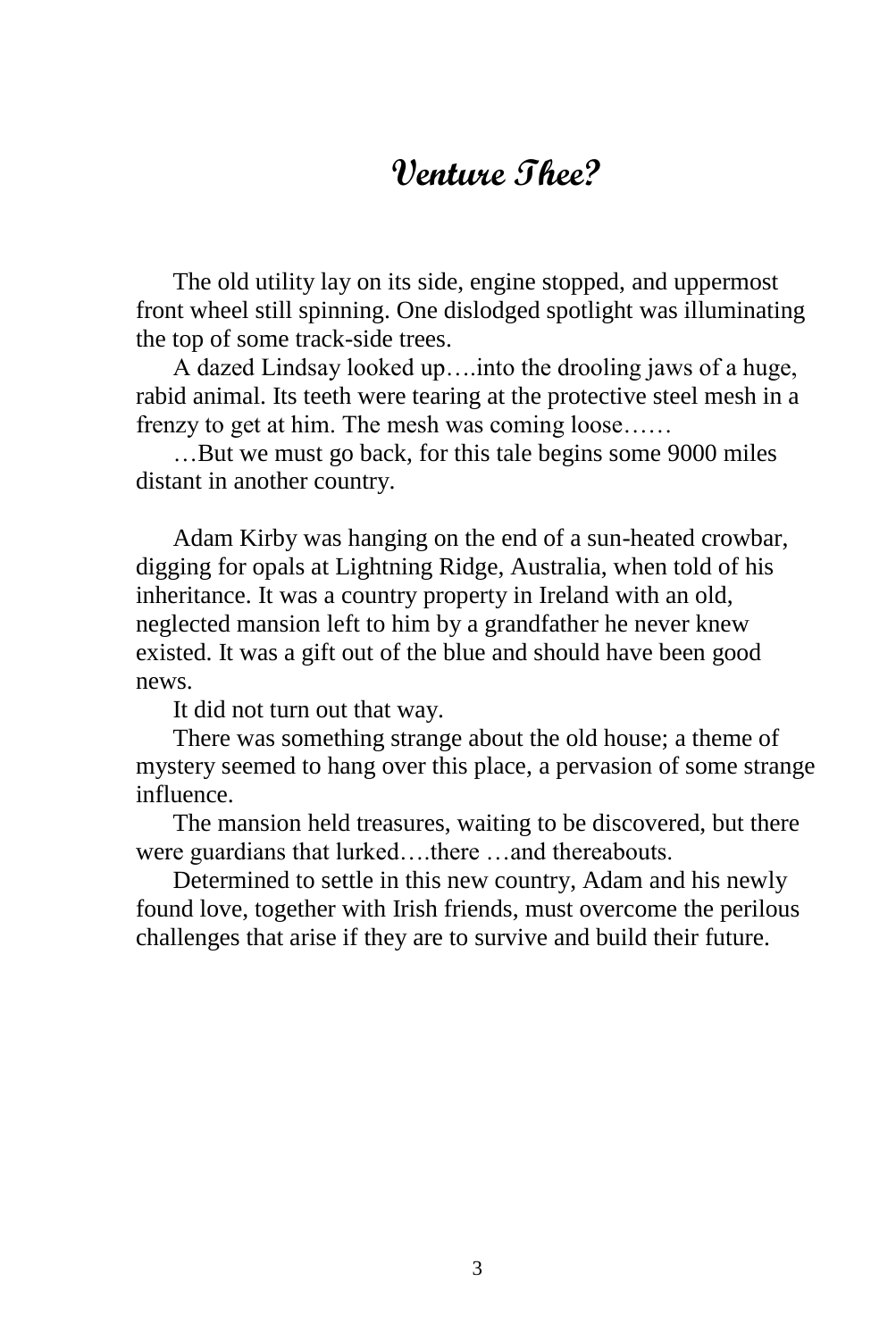*Disclaimer*

This is a work of fiction. If you believe you or anyone else is portrayed herein, I say unto you "Tough Tits". What follows is from my imagination with a mix of places and as such, any character herein bearing resemblance to one living or has passed on, is coincidental. Enjoy as you come with me into this, my first tale.

*Acknowledgements*

Before we begin I must say that getting this novel to this stage has taken considerable effort. If it had not been for the help, support and encouragement of the following people, my road would have been much harder.

I sincerely thank them.

Glenys [my very tolerant wife and chief cook and subtle disciplinarian]

Betty Mc Kinnon [a real spur to my efforts. Sadly now deceased]

Barbara Maslen [Librarian] Lynne Fouracre [Librarian] Jim Pearce [Authors Spot P/L] Travis Atkins [Creative Edge P/L]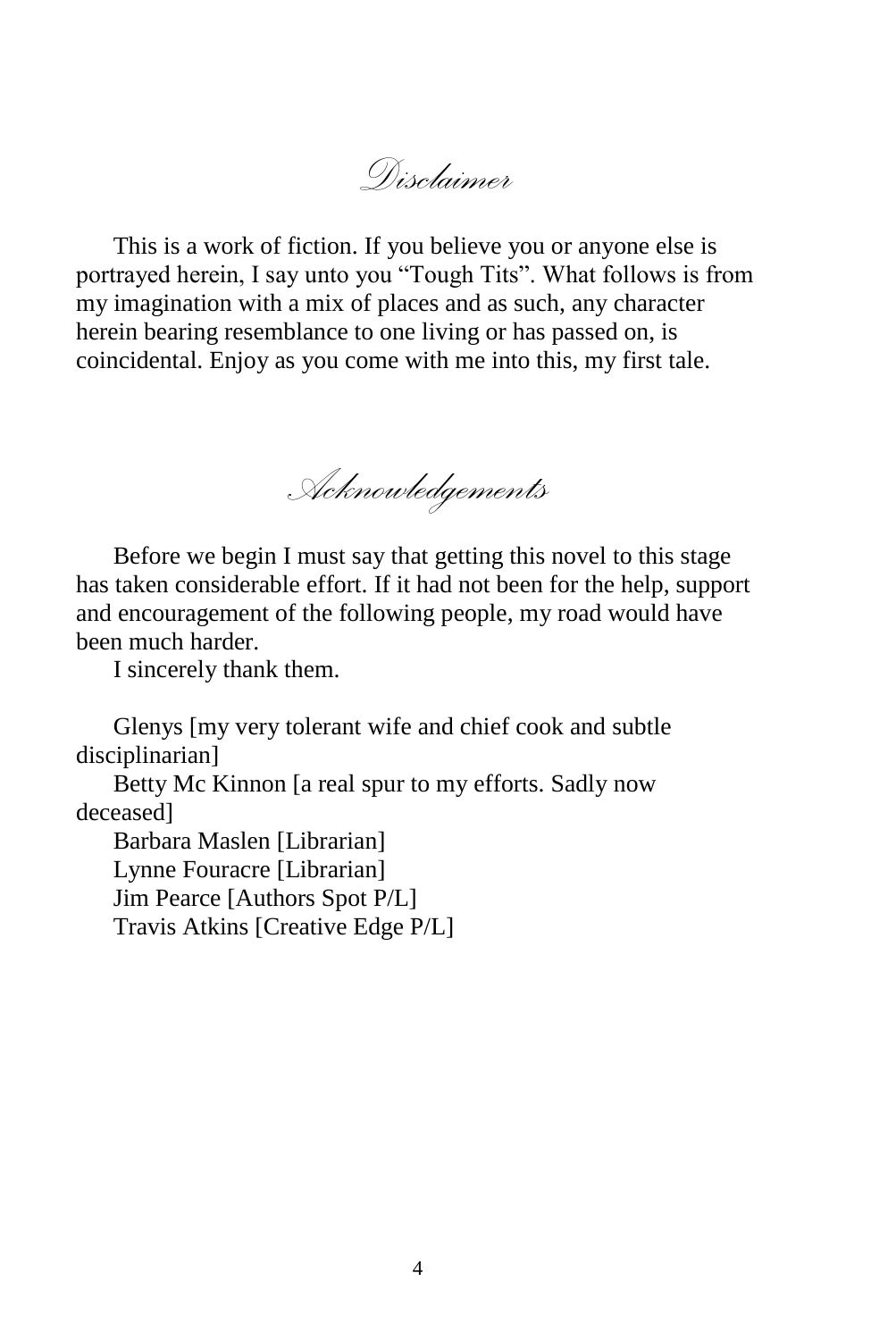## **Venture Thee?**

## *1 of Part One*

The flight attendant smiled at the man in seat 74D as she approached the rear of the Jumbo 747 aircraft. It was the normal, welcoming expression to all passengers.

She noticed the way his smile in return seemed a bit strained. Glancing at his hands that gripped the armrests of the seat so that his knuckles showed white through the tanned skin, she let the smile linger longer than normal as she paused.

"Everything okay sir?" she asked.

"It"ll do thanks." he replied but as he looked at her, his pale blue eyes gave it away. The attendant had seen many a first time flyer and this one was typical of the breed. He had what was called "white knuckle fever".

 "Please fasten your seat belt sir. We will be taking off shortly." The phrase "leaving the ground" was to be always avoided in their repertoire. As she spoke, the plane began to move. She walked up the aisle.

This indeed was Adam Kirby"s first flight and as the whine of the engines came to his attention, he wanted to be anywhere else but here.

As the plane sat on the runway and the whine from great engines increased with an accompanying slight vibration, his grip on the armrests became severe and a thought landed suddenly in his mind *for Christ's sake settle down…don't hit the panic button!*

Adam glanced at other passengers nearby. The bloke wearing a grey suit in the seat next to him put his reading papers into a briefcase and stowed it under the seat in front. He then clipped his seat belt with a loud professional click and adjusted his seat to the upright. The efficiency of the movements had a slightly annoying effect on Adam. *Smart arse* came to mind.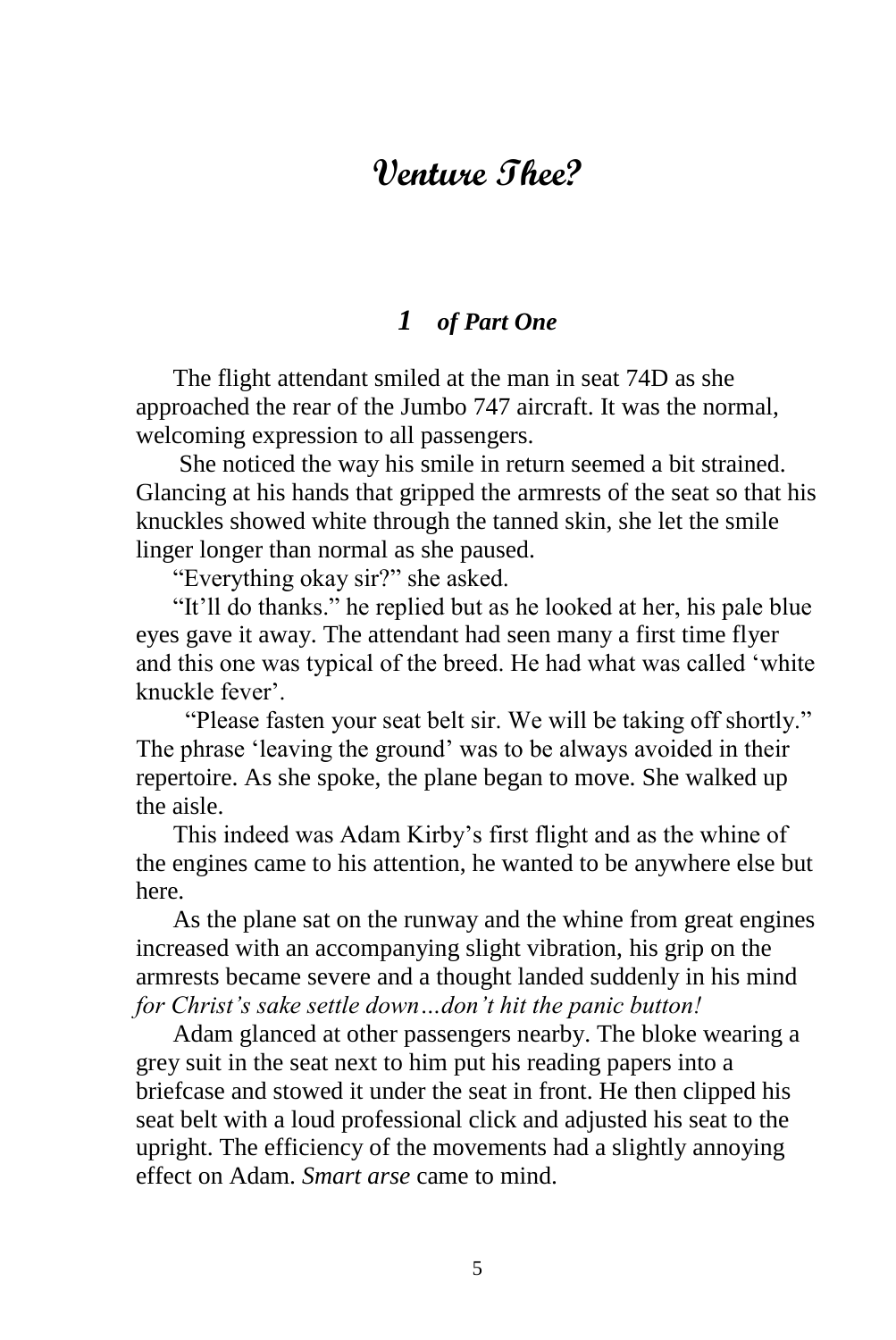He peered up the aisle towards the front of the plane and apart from three flight attendants taking their seats after final checks on seatbelts and luggage lockers, everyone but him seemed calm. Some passengers were chatting in a relaxed way. A few seats in front, a woman laughed at an aside comment.

 His mood changed for the worse when the noise of the engines increased and the craft began to move at an incredible rate down the runway. As the nose of the Jumbo lifted into the air he felt as if the armrests might come off in his hands *Don't shit yourself… …clench those cheeks together…*The idea persisted, so he did just that for what seemed an indeterminable minute or two until the effort overrode some of his trepidation and he began to calm.

As the aircraft attained its predetermined altitude of 36,000 feet, it leveled out and the engines settled to a steady almost reassuring tone.

The attendants began their duties again. From behind Adam came the woman he met prior to take-off. She paused and smiled.

"First time traveller?" she asked in a low voice.

"It shows does it?" Adam said as he made a conscious effort to signal his hands to ease upon the armrests.

"A little." The smile held.

"Would you care for some refreshment sir, or a magazine?"

"I reckon I can handle a beer thanks."

She made an attempt to ask the same question of the man seated next to Adam, but was met with a curt shake of the head halfway through the words.

Adam started to relax while feeling that his middle finger on the right hand ached from its wrestle with the armrest. *Old injury* he recalled.

The attendant returned from the rear galley with a can of Fosters and a plastic beaker on a tray. Adam refused the beaker.

As he drank, almost sipping from the can, he watched her progress up and down her obviously allotted length of aisle. He liked the look of her. *Of course the sway of the arse and grooming is part of the package…but they do pick the good ones for the job don't they?*

Adam caught her attention on one of her returns to the galley and asked for another beer.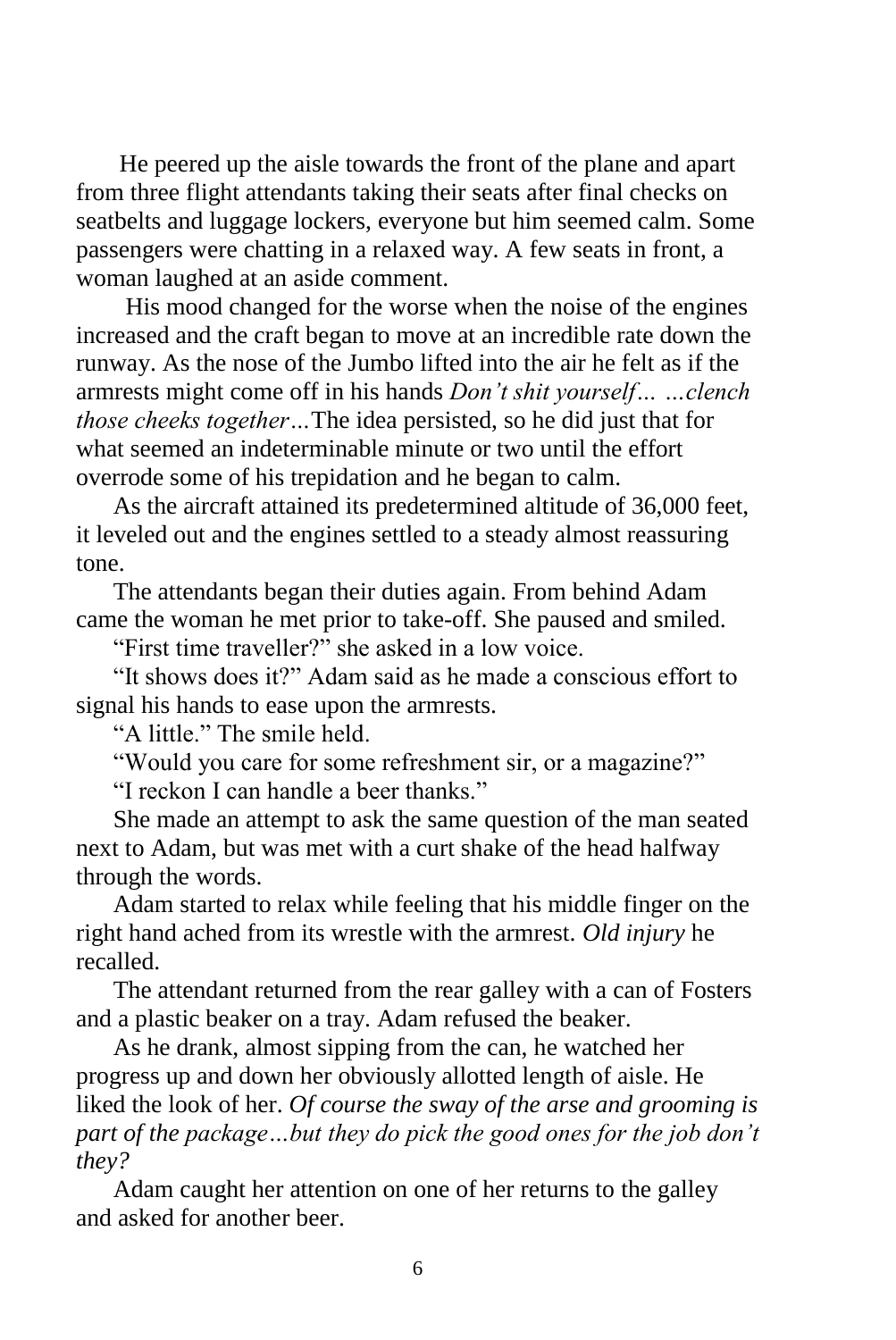"There you are sir." the attendant said.

"Thanks..but…..lets drop the sir, from what they tell me, this is going to be a long trip and I reckon I can handle a few of these." Adam nodded to the can as he lifted it from the tray, and then added "I don"t need the formality if that"s okay?"

"Yes s..."

"Adam!"

"Okay then Adam. Enjoy the flight."

As she turned away he asked "Well I've told you mine....what's yours?"

She did a slow turn. "Isabel." she said with a bemused look.

Adam raised his can in some sort of toasting gesture while holding her gaze "Nice to meet you Isabel."

His arm-side passenger let out a small grunt as he reached down for his briefcase.

Adam was starting to feel good. Even *Mister silent* in the seat next door was of no consequence. *Who cares?*

He had to suppress a chuckle as he looked again along the aisle and watched a not overly tall flight attendant make his way towards the rear with a short-stepping mincing walk. He had a lively step to the purpose and his rimless glasses caught flashing reflections from the interior lighting. The empty serving tray held upon the fingertips of his right hand was superbly balanced.

"Douglass?" Adam heard Isabel ask.

"Princess I must really have more colas for up front. They just go and go and I"ve run out, I mean completely out my sweet!"

Adam watched Doug go back up the aisle with those quick little steps. He smiled and had to give the attendant credit for the balancing act with half a dozen cans on the tray. *Each to his own* he thought, and then *I've heard they're of a lot better temperament than some of the bastards I've met.*

Over the many hours, Adam spent his time browsing through the in-flight magazines, dozing on and off and stretching his legs along the aisle every now and then. He was bored at times and thought of the open air and country he had not long ago left. Not like this artificial cocoon with its lights, seats and carpet. And yet he was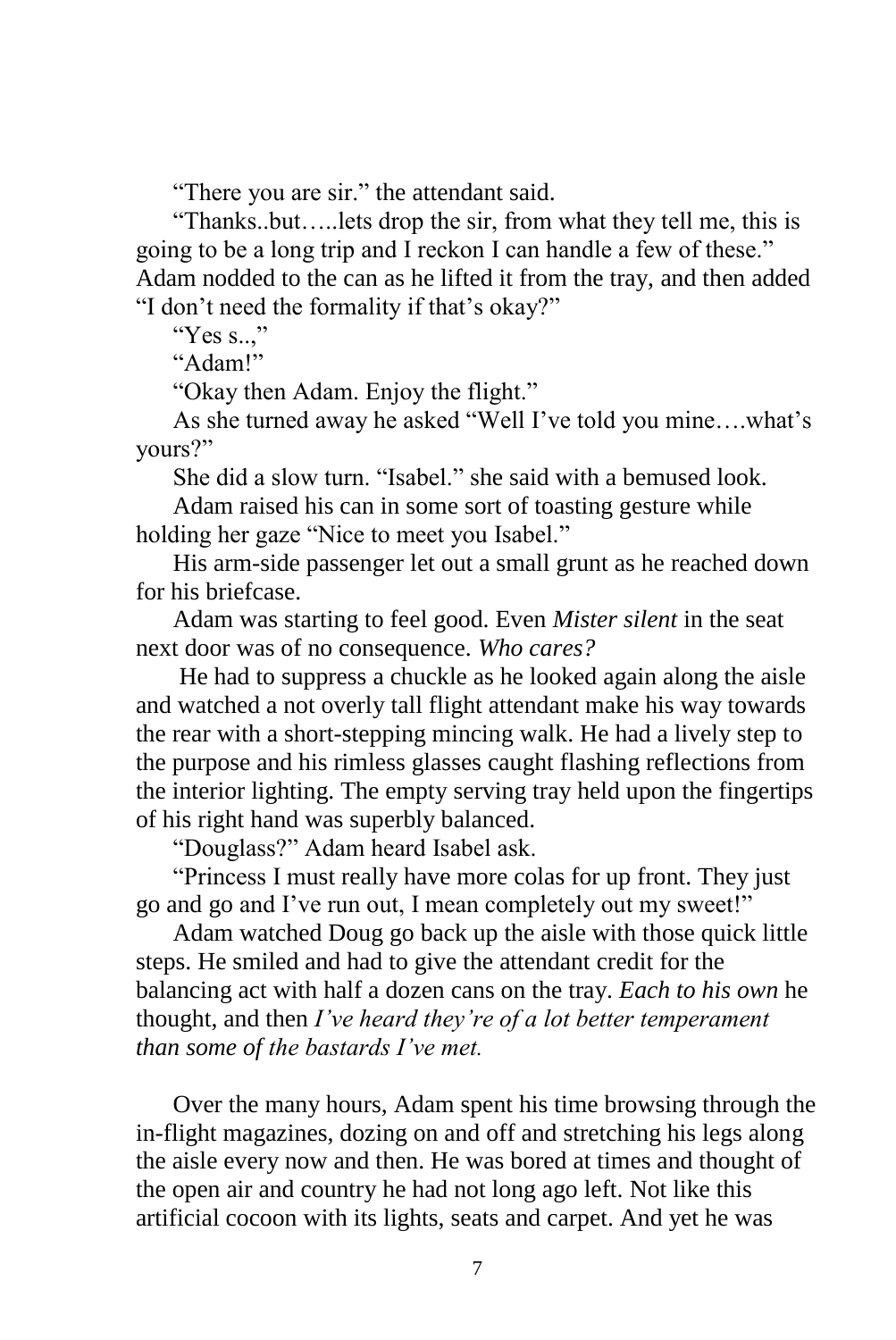now quite relaxed, even complacent, with having overcome his earlier trepidations as to the concept of flight. Earlier thoughts of an *aircraft being a heap of spare parts flying in close formation* had now faded.

The trip due to a complementary tail wind was twenty-five minutes ahead of schedule.

"We will be landing in around thirty minutes …Adam, another drink before I close the galley?"

"No thanks Isabel. Been a great trip so far….er..do you know of a good place to stay overnight in London?"

"There are many."

"I guess so."

"You are going further?"

"Ireland, down near the city of Cork." Then he added in a slightly raised voice for the benefit of his next-seated neighbour "I"ve been left a substantial holding there and thought I should drop by and check it out."

"Lucky you!" Isabel said in mild surprise.

"Yeah! A lot of acres and a big ol' mansion I believe."

"Really! That's the stuff they make films about. Let's hope it's not haunted." she lightheartedly quipped with a smile.

"Well I won't know 'till I get there." Adam returned the smile and thought he noticed some intrigue in her eyes.

As she went to turn away Isabel remembered and said "Oh! The accommodation! You might try the Paddington. Any taxi driver knows it. It's pretty central to everything and quite comfortable."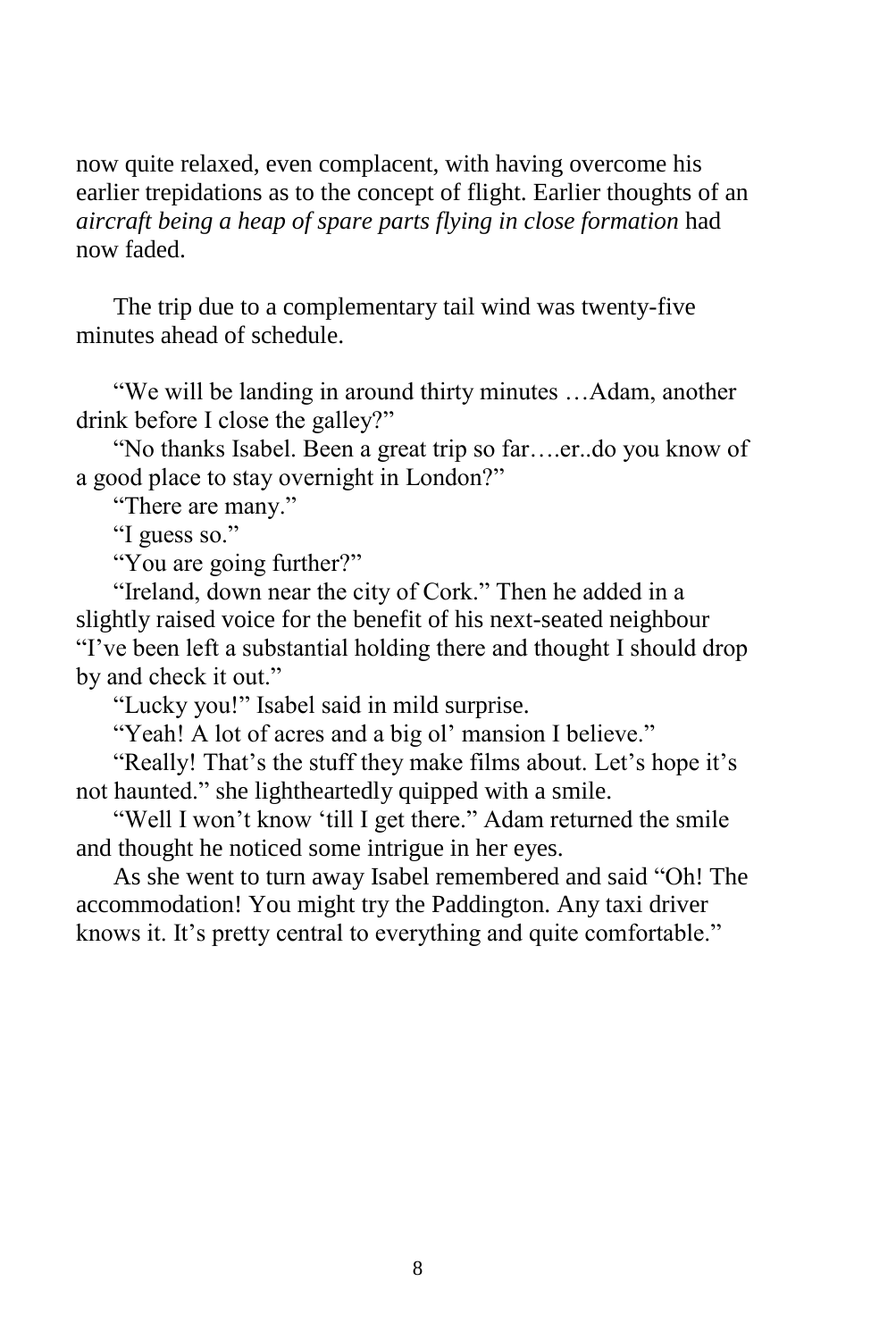Before leaving the airport Adam confirmed his passage next morning on Aerlingus Airlines to Cork. All travel arrangements had been advised to the novice traveller Adam, as organized by 'involved legal people' in Australia.

A taxi journey later, he found himself outside The Paddington. It was an impressive building he thought but a bit too staid for his liking *and too bloody formal looking.*

After a long awaited shower and a welcome change of clothing, he felt on better terms with the accommodation. The room was spacious, not too Spartan, although the bed looked like a slab of grey rock. He checked the blankets and *yes, the sheets underneath would need to be prised up using both arms so I can get into the damn bed when the time comes.* He had often wondered about this thing in hotels and motels he had stayed in back home. Was it part of some training course that bed-makers go through or are the kindhearted old dears unaware of their own strength? While knowing that his big feet had a fair grip on *Terra Firma* at any time, did he have to risk breaking his toes when he turned over through the night?

Adam grabbed a beer from the small fridge and moved to the window. *Stop whingeing* he thought, *you sound like a Pom.*

He sipped and stared out of the second story window over this part of good *ol' London town. What was that about whingeing?...no it was whining! That's it…how do you know that the plane just landed in Australia is full of Pommies?......you can hear the whining after the engines have stopped!*

Adam knew he had a set on the English, even though he came from that line in a round about way. His father was born in Ireland but left its shores at the age of twenty-five and took up citizenship in England, to then travel to Australia. He never told Adam why.

The resentment of the English was not born in him but rather grew as he read accounts of Australian soldiers needlessly dying under British Commanders in the conflict of wars. Such resentment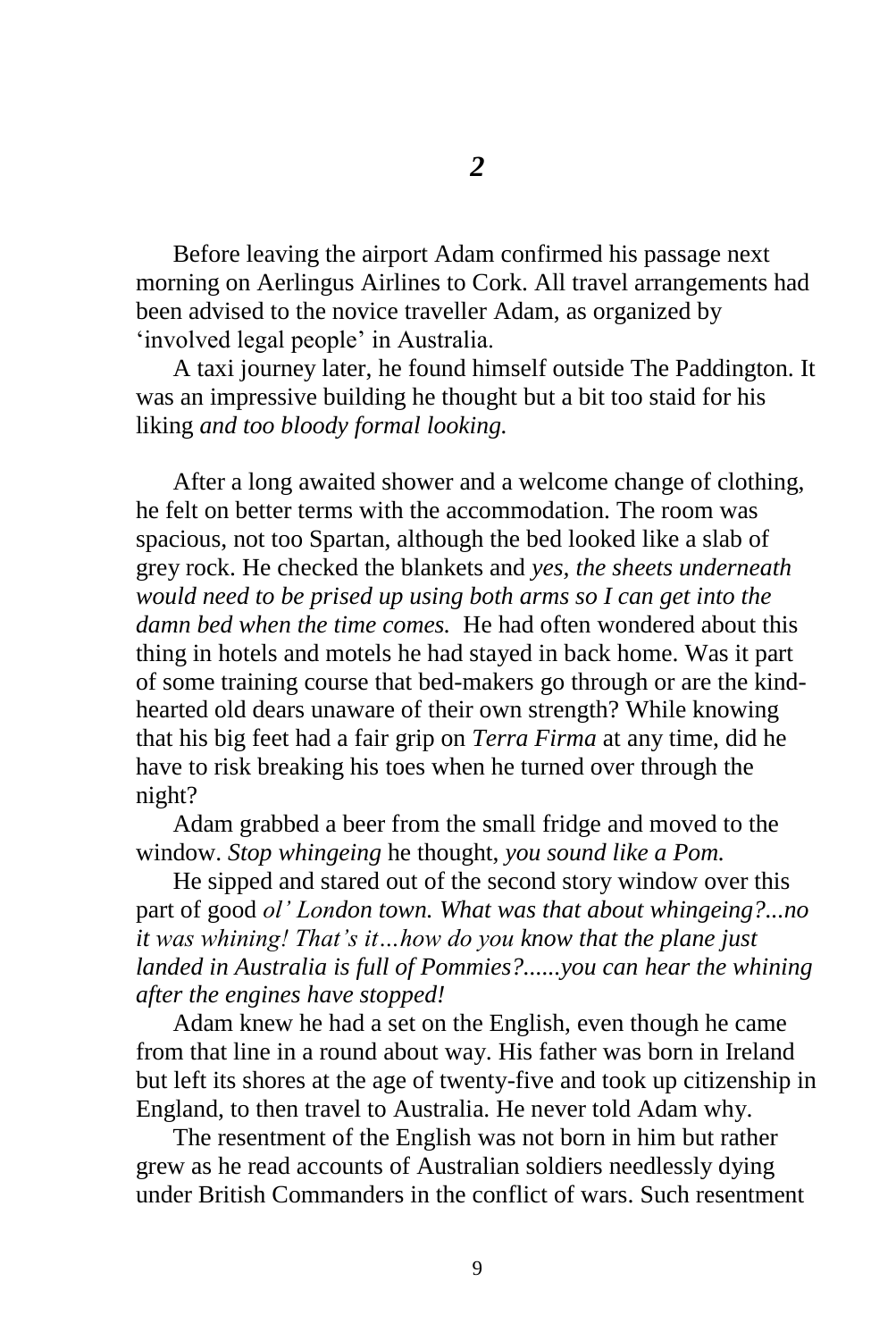was not only borne by him but had shown its face during those times by the Australian soldiers. These men did not respect officers who were granted Officer Status by way of heritage. This was in sharp contrast to their allegiance to Australian Commanders who had "come up to the mark through the ranks".

Such thoughts over the years merged with the occasional tale, whether true or not, from some old returned and bitter Diggers. The like of which was that after the fucked-up "Winston Churchill inspired" campaigns at Gallipoli and in Greece, Churchill never visited Australia. This presumption was passed down, rumour or not, to many in the younger generations and some of this bitter shit sticks in one's mind.

And the raping of Australia"s resources in the 1800"s, that saw three million ounces of gold from diggings at Ballarrat and Bendigo go back to good old Mother E together with 120,000 tons of Australian Teak gathered from the Tweed Heads region in Queensland alone, were but samples that had nurtured his bitterness over the years towards the English. The feeling that such things were not common knowledge also piqued him and he often felt that he was the only silly bastard who was saddened by such facts.

The thought of the legal commandeering of thousands of these trees 150 feet high and 5 feet through was stunning to his mind. Adam considered it theft coupled with a total disregard of the new country and its future, to then be mixed with the self adopted superiority over others that the English prided, and still do, themselves on.

He knew he carried the grudge and he accepted that it gnawed away at him to the detriment of his own character towards the race. He had tried to wave it off over the years and indeed met a few English blokes that seemed alright but things he discovered in literature as the years passed, kept the fire alight….recorded events such as at the end of World War Two, the Australian soldiers were not allowed to march past Buckingham Palace because they were considered as too unruly…. cowboys and larrikins if you like, labeled thus despite the thousands of good, young souls that lay, having clutched with all hope gone, the stock or barrel of .303 Lee Enfield rifle, on foreign soil to then die under the command of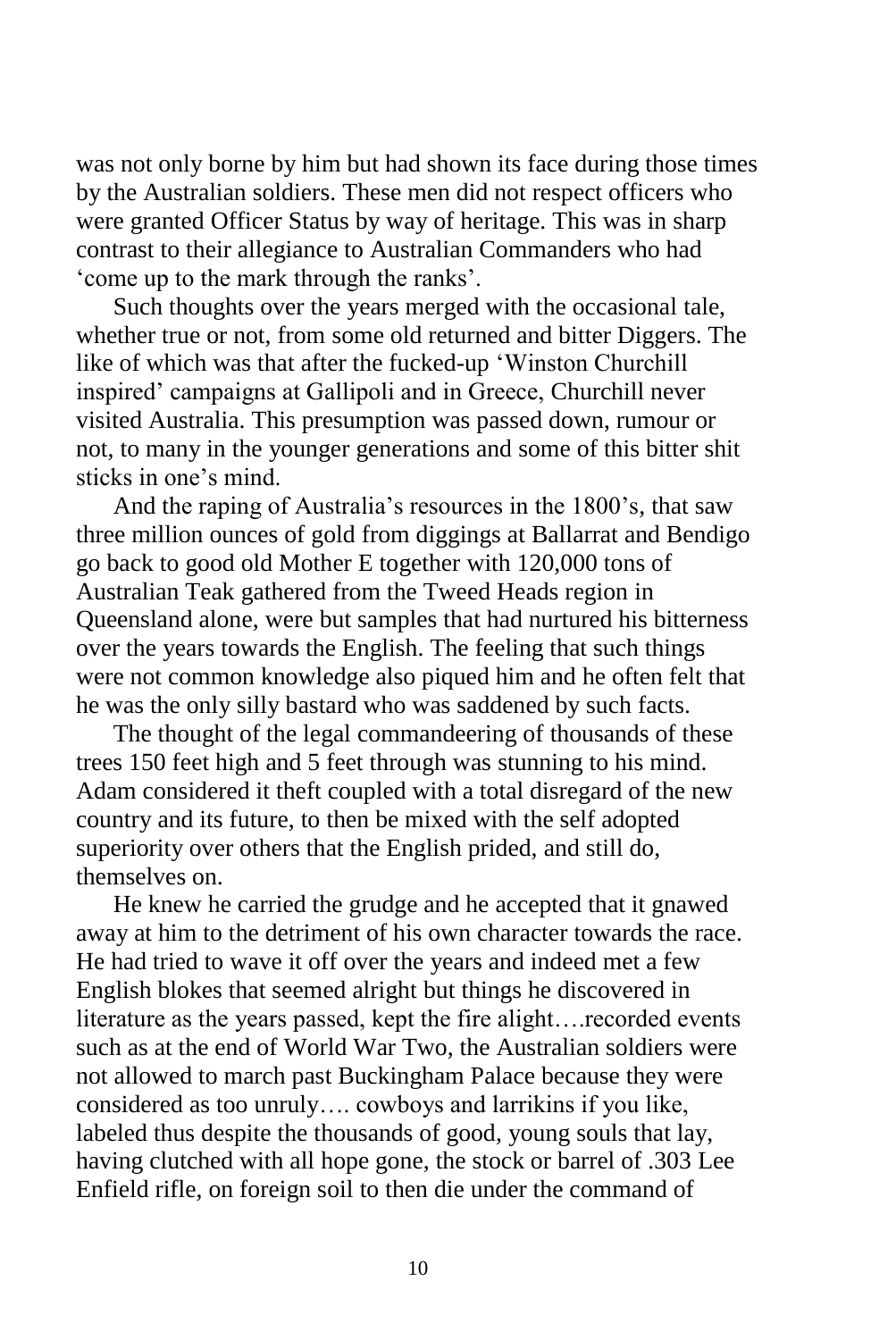English Overlords. These lost lives were a serious depletion of a small, fledgeling population that would take decades to adjust.

After all they were but Colonials were they not?

The New Zealanders could parade past the Palace however, and did. Despite the ANZAC brotherhood, Adam could never understand why the New Zealanders had not told the powers that were "If the Aussies can"t march past the bloody thing then we won't either, so stick it up your arse!'

Such thoughts got in the way of any softening of Adam"s attitude towards any Pom, even more so than any from that island showing any form of snobbery.

The things he discovered and his growing dislike for the breed had occurred mainly after his dad had passed away. He was never sure that he could ever have confronted his father with them together with his resentment of the English, in any case.

Snapping back now from such thoughts, Adam turned from the window and decided that this morose mood could be lightened by a walk and perhaps a meal somewhere.

As he descended the stairs to the foyer he saw Isabel at the reception desk.

And immediately felt a little guilty with his first assumptions of a dressed up Barbie doll in an airline uniform. She was a woman in her own right. Sure the airline uniform gave grace to the figure…but as she turned from the counter, the sparkling surprise in her eyes as she saw him did something to his chest.

"Well G'day!" was all his bumbling out-back country boy mind could summon up in that split second.

"Ah! The Lord of the manor! Good afternoon."

The uniformed reception clerk stopped whatever he was doing and stared at Adam.

Adam was sort of stuck for something to say but managed a meek "And also to you."

"I see you have booked in."

"Er..yes!..I was just on my way out to find a place to eat and stretch the legs a bit." He held her gaze. "All that cramped thirty odd hours you know."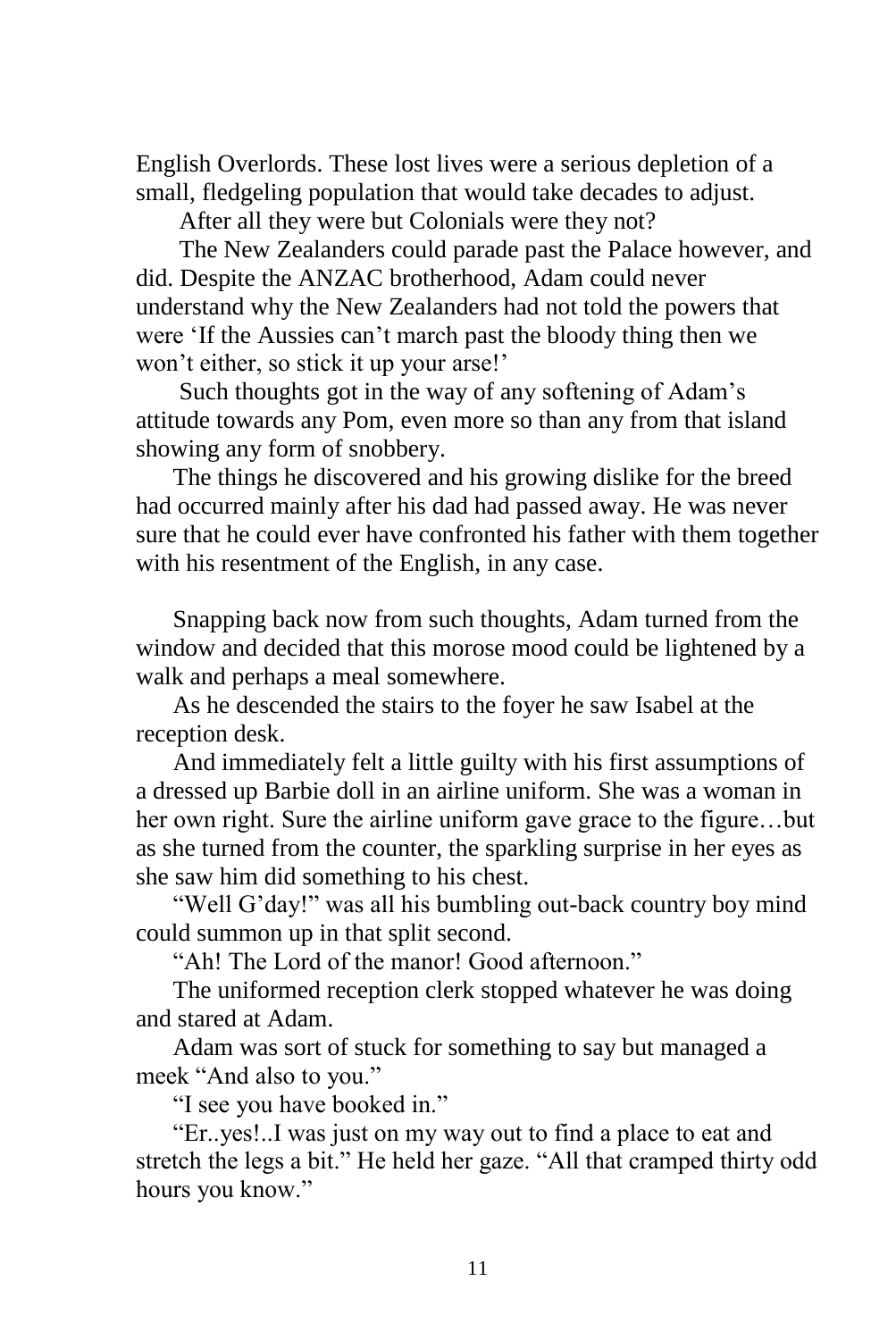"Know what you mean." Isabel offered. "Two blocks down Dorset Street here is a nice little pub that has a real atmosphere…..and great meals. It's the Kent.

Again he was struggling for response and could feel his face getting warm *you're starting to blush you big wacker.*

"What say I join you there in…say an hour?" she toyed and pointed "it's down that way."

Adam knew that the surprise registered on his face. He could not stop it. Her smile beamed in recognition. Isabel walked towards the stairs as he took a breath and almost stammered "Great!"

The reception man followed Isabel with his eyes as she went up the staircase, and then flicked back to Adam in a wondering of the "Lord of the Manor" scenario.

The meal at the Kent was indeed superb, albeit the better for the companionship of Isabel. Adam had to discipline himself to the etiquette of eating small mouthfuls of food, the protocol of such had been neglected for many of his years in outback Australia where home-cooked meals in a pub were shoveled in as fast as one could chew and swallow.

There had only been small talk exchanged during the course of dinner. Isabel had been with the airline for eleven years, the first six of which she spent in an office environment followed by a transfer to flight attendant duties. Her home was in Newcastle, Australia where her parents resided and yes she loved the travel opportunities that her career offered. No, she was not married or in any serious relationship.

On Adam"s part, Isabel learned that he had worked around Australia mainly in jobs that seemed to be away from major centres. He had no written qualifications to speak of but she gathered that he was able to turn his hand to most practical applications. Isabel had always considered that higher education did not necessarily mean higher intelligence. As he spoke about things she could see that he was not a footloose or shallow-rooted gypsy but rather someone in search of… something?

"Did you ever marry, Adam?" she ventured to ask in a casual way.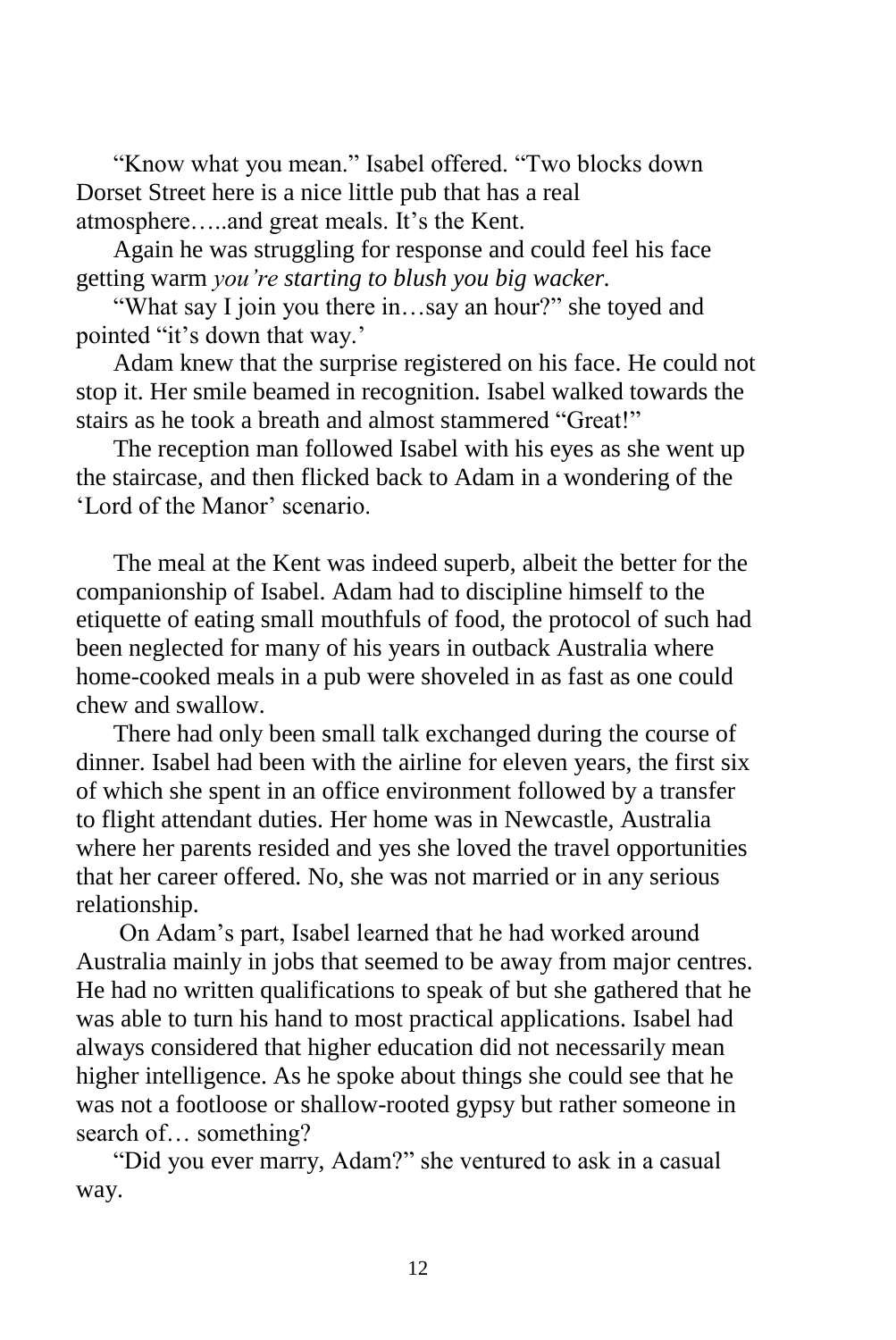"No. I never sort of had a reason to. There was always the work to do and I guess I didn"t run into the right person in my travels."

"Your parents?"

"Both deceased." he replied with an "it happens" look on his face.

"I am sorry to hear that, you must miss them?"

"Yeah I do at times…but then I"d left to do my roaming thing so we were often a thousand miles apart for lengthy periods."

Seeing her attentiveness to his words, he continued "They were doing what they wanted to do and enjoying it. The annual camel race in Alice Springs held particular fascination for them. They attended that for many years…..the last being in nineteen ninety five when the light plane they were in went down in the Simpson Desert……all fourteen aboard were lost."

Isabel could only say softly "What a tragedy." as she slowly shook her head and looked in sorrow at the man opposite. She could now perhaps understand his nervousness in the aircraft at their first meeting.

They strolled through Hyde Park enjoying the evening, stopping here and there to marvel at a tree or a floral garden layout that caught the eye.

It was near dark when they returned to the Paddington. Adam escorted her to the door of her room.

"Well, it's been great.... thanks." he said with slight floundering for words. He did not how to end these things. He really was a novice, and a very inexperienced one at that.

Isabel lent back against the wood panelling on the wall and looked into his eyes trying not to smile too much at his uneasiness.

"Yes it has been a very pleasant evening Adam and it is I who must thank you. I wish you all the best in your future endeavours." Isabel emphasized the last word.

She had not broached the obvious subject of the old mansion in Ireland during dinner. From what she gathered it was the only reason for him being here at this place at this time. But she was intrigued, even excited with this could-be fairytale event.

"When do you leave for Cork?"